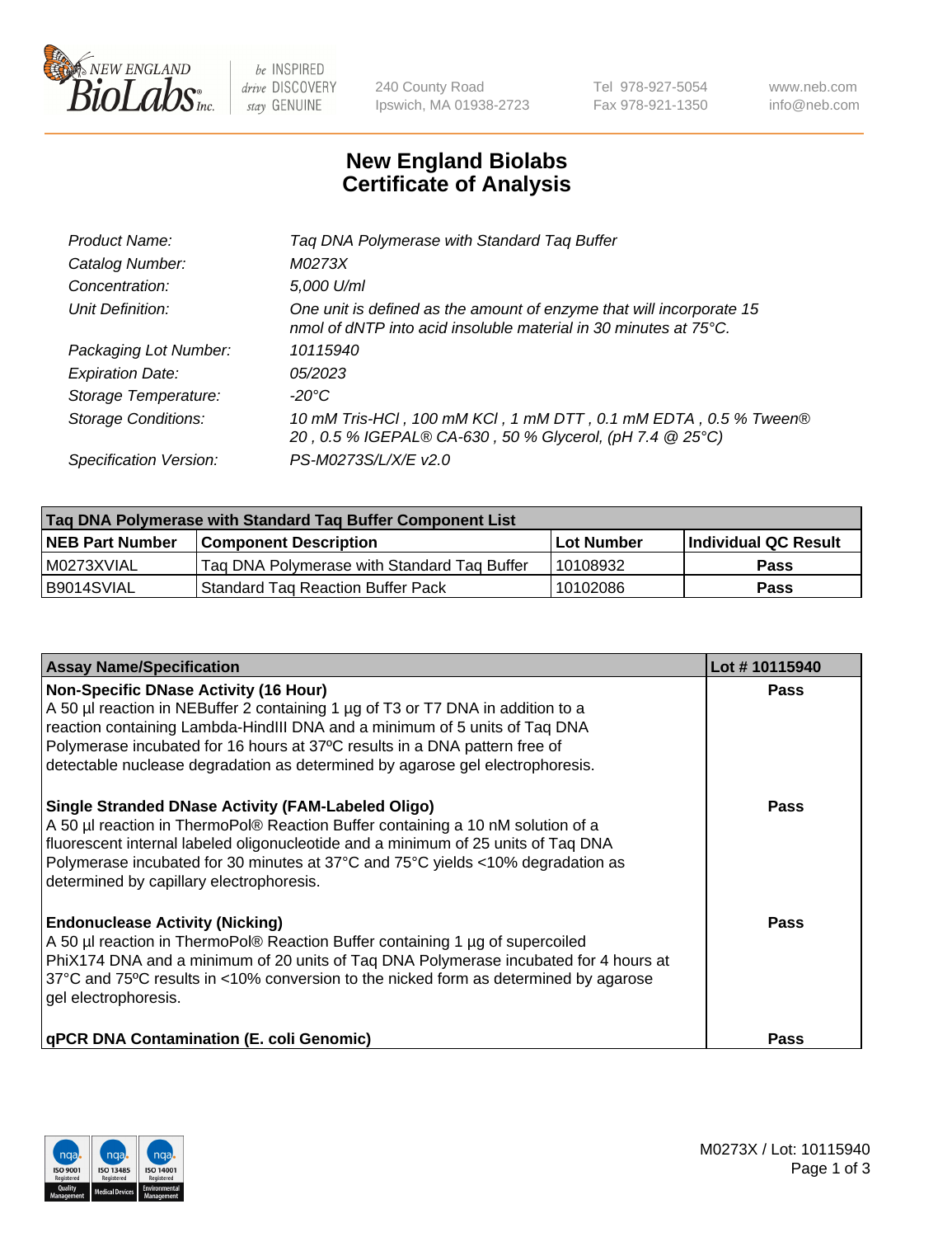

be INSPIRED drive DISCOVERY stay GENUINE

240 County Road Ipswich, MA 01938-2723 Tel 978-927-5054 Fax 978-921-1350

www.neb.com info@neb.com

| <b>Assay Name/Specification</b>                                                                                                                                                                                                                                                                                                                                   | Lot #10115940 |
|-------------------------------------------------------------------------------------------------------------------------------------------------------------------------------------------------------------------------------------------------------------------------------------------------------------------------------------------------------------------|---------------|
| A minimum of 5 units of Taq DNA Polymerase is screened for the presence of E. coli<br>genomic DNA using SYBR® Green qPCR with primers specific for the E. coli 16S rRNA<br>locus. Results are quantified using a standard curve generated from purified E. coli<br>genomic DNA. The measured level of E. coli genomic DNA contamination is ≤ 1 E. coli<br>genome. |               |
| <b>RNase Activity (Extended Digestion)</b><br>A 10 µl reaction in NEBuffer 4 containing 40 ng of a 300 base single-stranded RNA<br>and a minimum of 1 µl of Taq DNA Polymerase is incubated at 37°C. After incubation<br>for 16 hours, >90% of the substrate RNA remains intact as determined by gel<br>electrophoresis using fluorescent detection.              | <b>Pass</b>   |
| <b>Protein Purity Assay (SDS-PAGE)</b><br>Taq DNA Polymerase is ≥ 99% pure as determined by SDS-PAGE analysis using Coomassie<br>Blue detection.                                                                                                                                                                                                                  | <b>Pass</b>   |
| <b>Phosphatase Activity (pNPP)</b><br>A 200 µl reaction in 1M Diethanolamine, pH 9.8, 0.5 mM MgCl2 containing 2.5 mM<br>p-Nitrophenyl Phosphate (pNPP) and a minimum of 100 units Taq DNA Polymerase<br>incubated for 4 hours at 37°C yields <0.0001 unit of alkaline phosphatase activity<br>as determined by spectrophotometric analysis.                       | <b>Pass</b>   |
| PCR Amplification (5.0 kb Lambda DNA)<br>A 50 µl reaction in Standard Taq Reaction Buffer in the presence of 200 µM dNTPs and<br>0.2 µM primers containing 5 ng Lambda DNA with 1.25 units of Taq DNA Polymerase for<br>25 cycles of PCR amplification results in the expected 5.0 kb product.                                                                    | <b>Pass</b>   |

This product has been tested and shown to be in compliance with all specifications.

One or more products referenced in this document may be covered by a 3rd-party trademark. Please visit <www.neb.com/trademarks>for additional information.